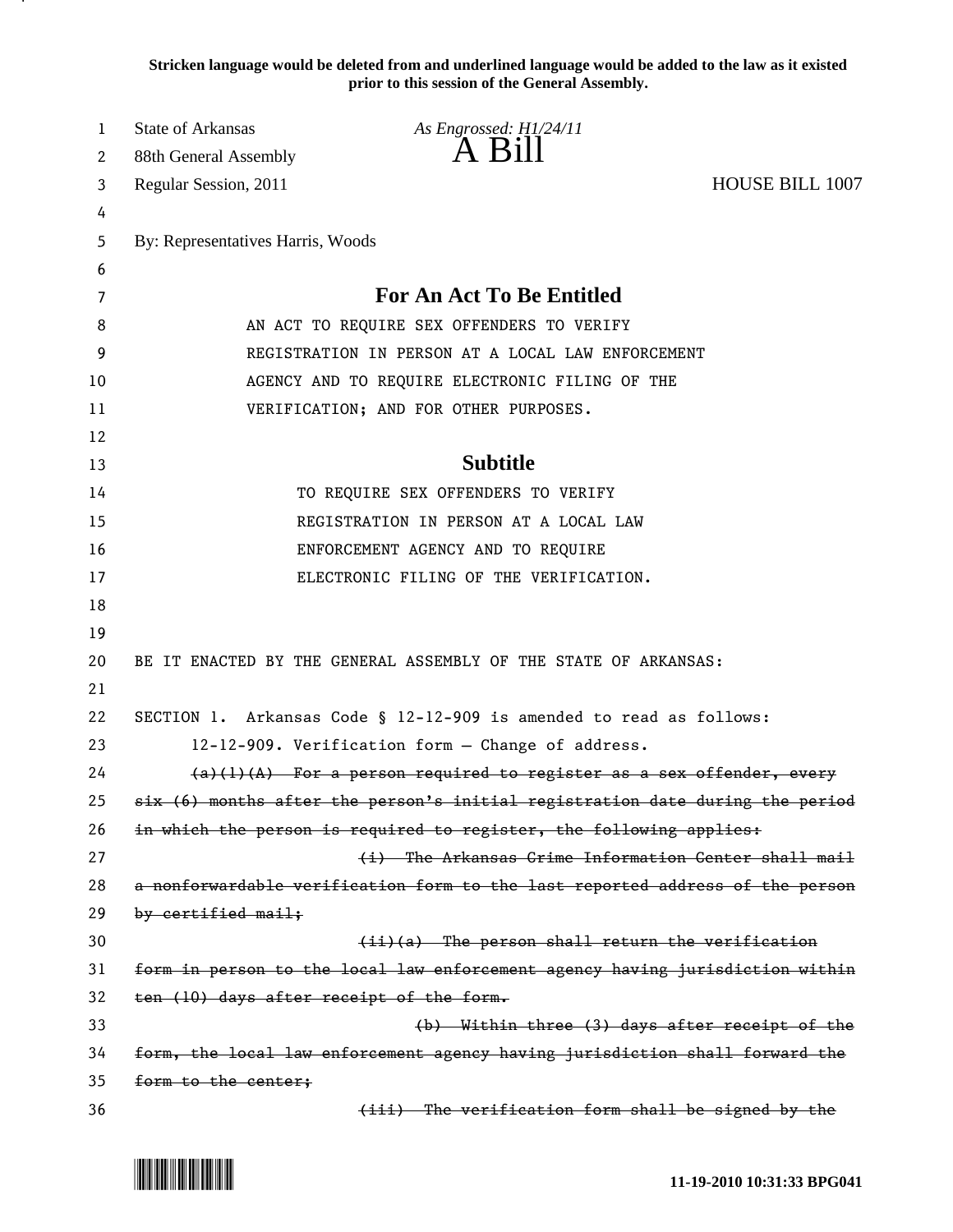| 1  | person and state that the person still resides at the address last reported   |
|----|-------------------------------------------------------------------------------|
| 2  | to the center; and                                                            |
| 3  | (iv) If the person fails to return the verification                           |
| 4  | form to the local law enforcement agency having jurisdiction within ten (10)  |
| 5  | days after receipt of the form, the person shall be in violation of this      |
| 6  | subchapter.                                                                   |
| 7  | (B) Should the sex offender or sexually violent predator                      |
| 8  | change address without notice or fail to return the verification of           |
| 9  | residence, notification will be sent to law enforcement and supervising       |
| 10 | parole or probation authority, and notice may be posted on the Internet until |
| 11 | proper reporting is again established or the person is incarcerated.          |
| 12 | $(2)$ The provisions of subdivision $(a)(1)$ of this section shall            |
| 13 | be applied to a person required to register as a sexually violent predator,   |
| 14 | except that the person must verify the registration every ninety (90) days    |
| 15 | after the date of the initial release or commencement of parole.              |
| 16 | $(a)(1)$ A person required to register as a sex offender shall verify         |
| 17 | registration every six (6) months after the person's initial registration     |
| 18 | date during the period of time in which the person is required to register.   |
| 19 | $(2)$ (A)(i) The verification shall be done in person at a local              |
| 20 | law enforcement agency having jurisdiction at which time the person shall     |
| 21 | sign and date a Sex Offender Acknowledgment Form in which a law enforcement   |
| 22 | officer shall also witness and sign.                                          |
| 23 | (ii) The Sex Offender Acknowledgment Form shall                               |
| 24 | state the date of verification as well as a date certain that the person is   |
| 25 | required to return in person to a specific local law enforcement agency       |
| 26 | having jurisdiction to verify his or her address.                             |
| 27 | (B) The Sex Offender Acknowledgement Form shall be uniform                    |
| 28 | and created by the Arkansas Crime Information Center.                         |
| 29 | The local law enforcement agency having jurisdiction<br>(C)                   |
| 30 | shall file the verification of registration electronically with the center.   |
| 31 | (3) If the person lives in a jurisdiction that does not have a                |
| 32 | local law enforcement agency having jurisdiction that is able to              |
| 33 | electronically file the verification, the verification shall be done by       |
| 34 | certified mail in the following manner:                                       |
| 35 | (A) The center shall mail a nonforwardable verification                       |
| 36 | form to the last reported address of the person by certified mail;            |
|    |                                                                               |

2 11-19-2010 10:31:33 BPG041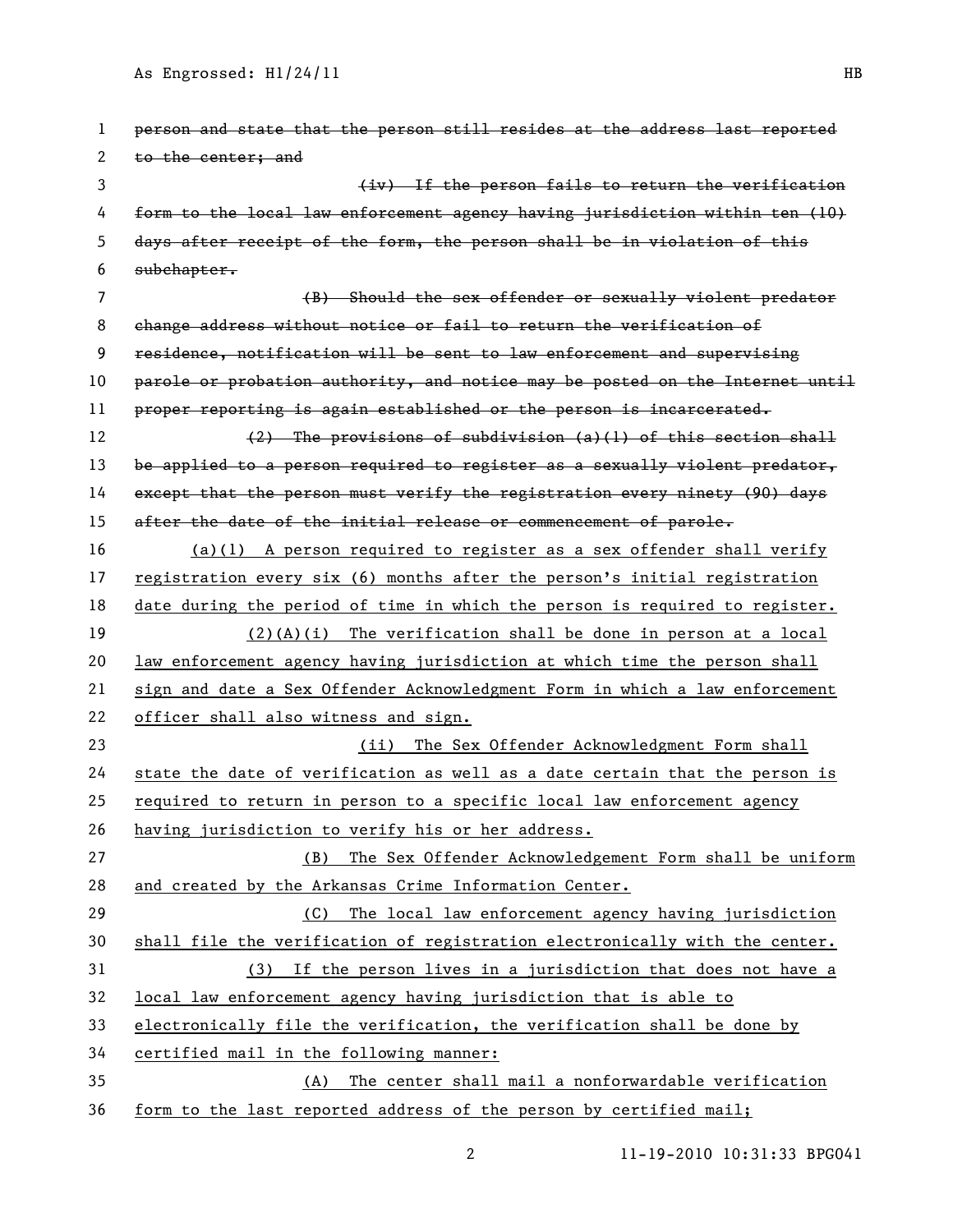| 1  | The person shall return the verification form in<br>(B)(i)                    |
|----|-------------------------------------------------------------------------------|
| 2  | person to the local law enforcement agency having jurisdiction within ten     |
| 3  | (10) days after receipt of the verification form.                             |
| 4  | Within three (3) days after receipt of the<br>(ii)                            |
| 5  | verification form, the local law enforcement agency having jurisdiction shall |
| 6  | forward the verification form to the center;                                  |
| 7  | (C) The verification form shall be signed by the person                       |
| 8  | and state that the person still resides at the address last reported to the   |
| 9  | center; and                                                                   |
| 10 | If the person fails to return the verification form to<br>(D)                 |
| 11 | the local law enforcement agency having jurisdiction within ten (10) days     |
| 12 | after receipt of the verification form, the person is in violation of this    |
| 13 | subchapter.                                                                   |
| 14 | $(4)$ If the person changes his or her address without notice or              |
| 15 | fails to return the verification form if he or she is allowed to do so by     |
| 16 | mail, notification shall be sent to law enforcement and supervising parole or |
| 17 | probation authorities, and notice may be posted on the Internet until proper  |
| 18 | reporting is again established or the person is incarcerated.                 |
| 19 | $(5)$ Subdivision (a)(1) of this section applies to a person                  |
| 20 | required to register as a sexually violent predator, except that the person   |
| 21 | shall verify the registration every ninety (90) days after the date of the    |
| 22 | initial release or commencement of parole.                                    |
| 23 | (b)(1) $(A)$ Before a change of address within the state, a sex offender      |
| 24 | shall report the change of address to the center local law enforcement having |
| 25 | jurisdiction no later than ten (10) days before the sex offender establishes  |
| 26 | residency or is temporarily domiciled at the new address.                     |
| 27 | (B) Upon receipt of a report of a change of address as described              |
| 28 | in subdivision $(b)(1)(A)$ of this section, the local law enforcement agency  |
| 29 | having jurisdiction shall report the change of address to the center.         |
| 30 | (2) When a change of address within the state is reported to the              |
| 31 | center, the center shall immediately report the change of address to the      |
| 32 | local law enforcement agency having jurisdiction where the sex offender       |
| 33 | expects to reside.                                                            |
| 34 | $(c)(1)$ Before a change of address to another state, a sex offender          |
| 35 | shall register the new address with the center and with a designated law      |
| 36 | enforcement agency in the state to which the person sex offender moves not    |
|    |                                                                               |